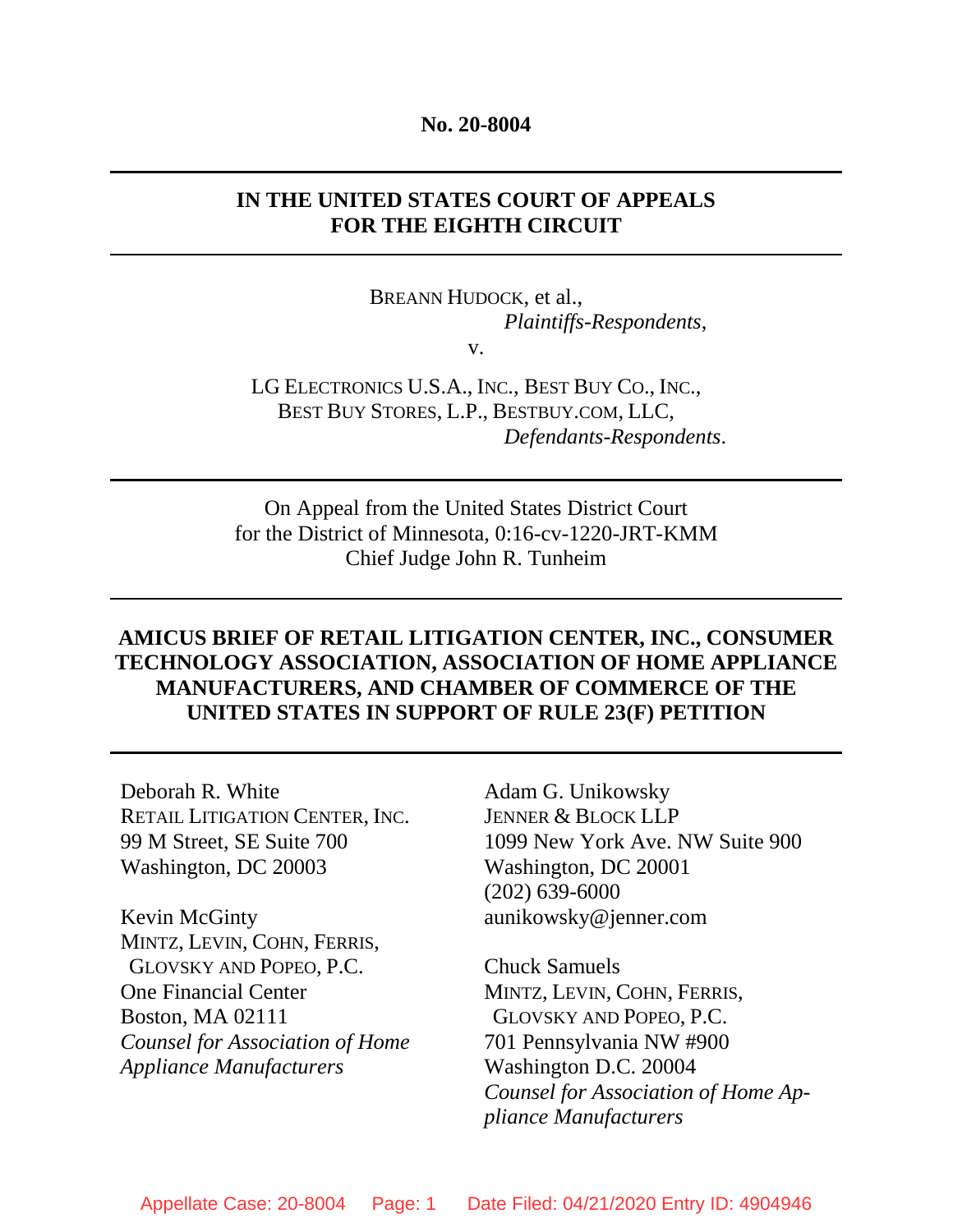Steven P. Lehotsky Jonathan Urick U.S. CHAMBER LITIGATION CENTER 1615 H St., NW Washington, DC 20062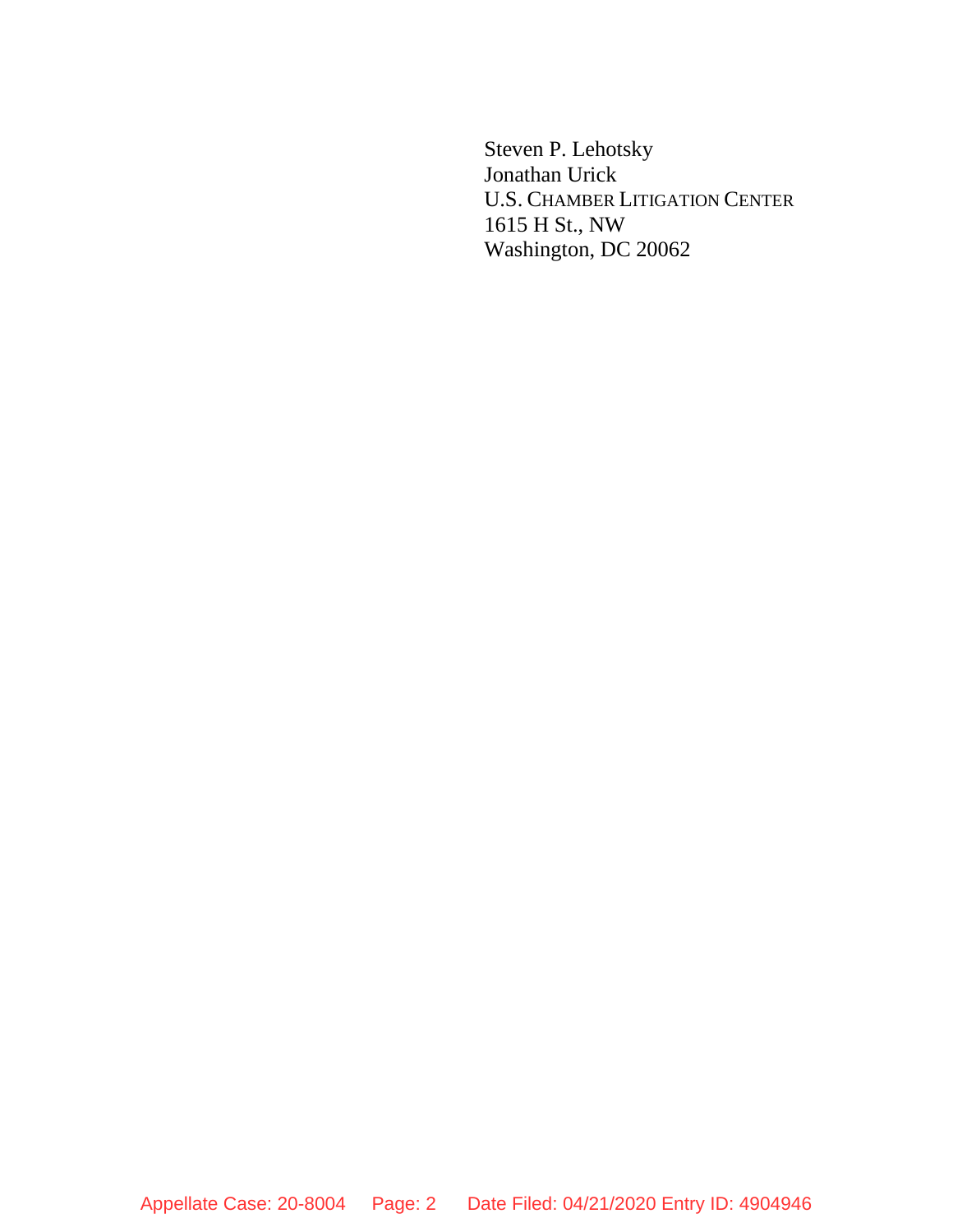## **CORPORATE DISCLOSURE STATEMENT**

*Amici curiae* certify that they have no outstanding shares or debt securities in the hands of the public, and they do not have a parent company. No publicly held corporation has a 10% or greater ownership in *amici curiae*.

/s/ Adam G. Unikowsky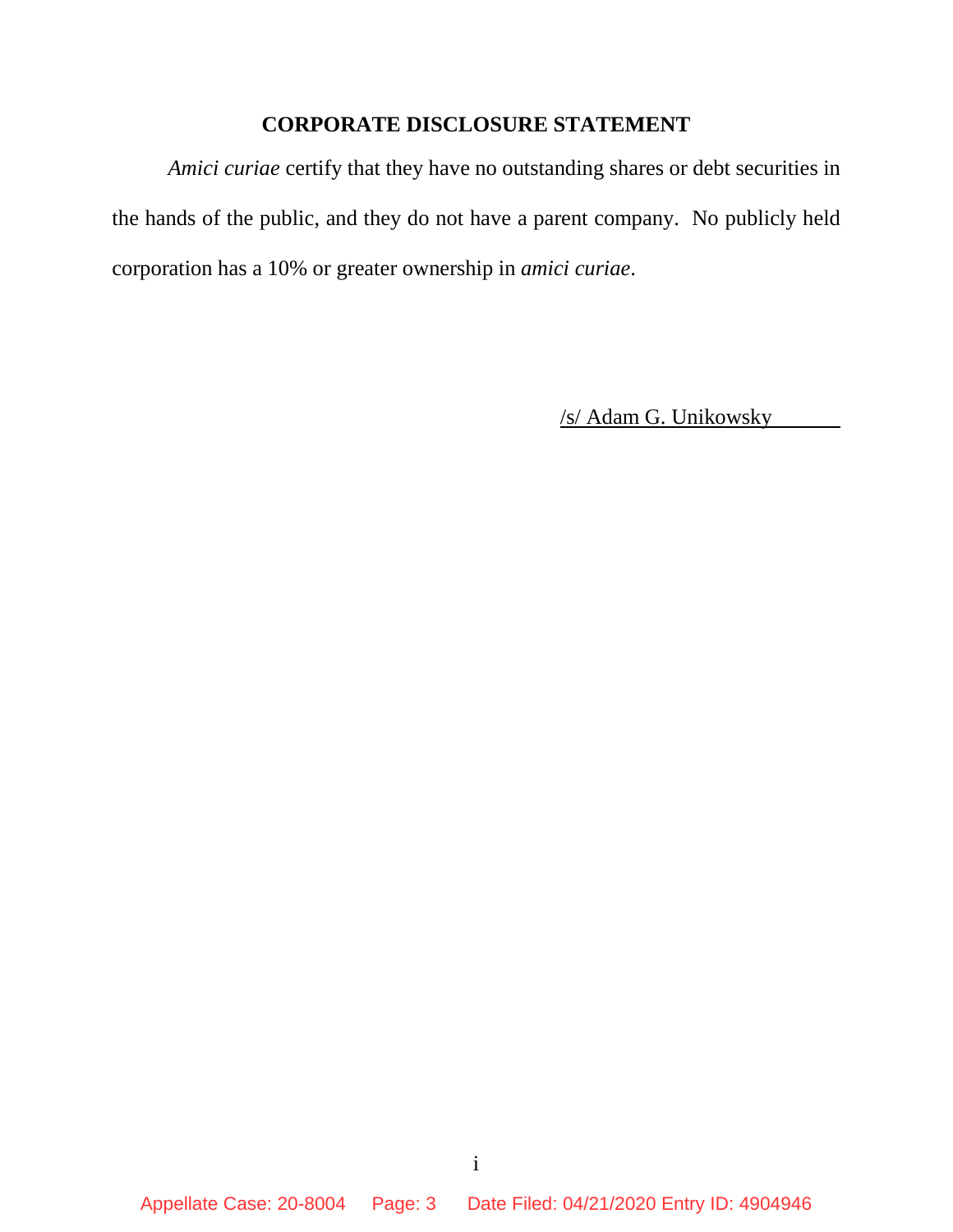# **TABLE OF CONTENTS**

|  | II. The District Court's Decision Will Have Harmful Consequences. 9 |  |
|--|---------------------------------------------------------------------|--|
|  |                                                                     |  |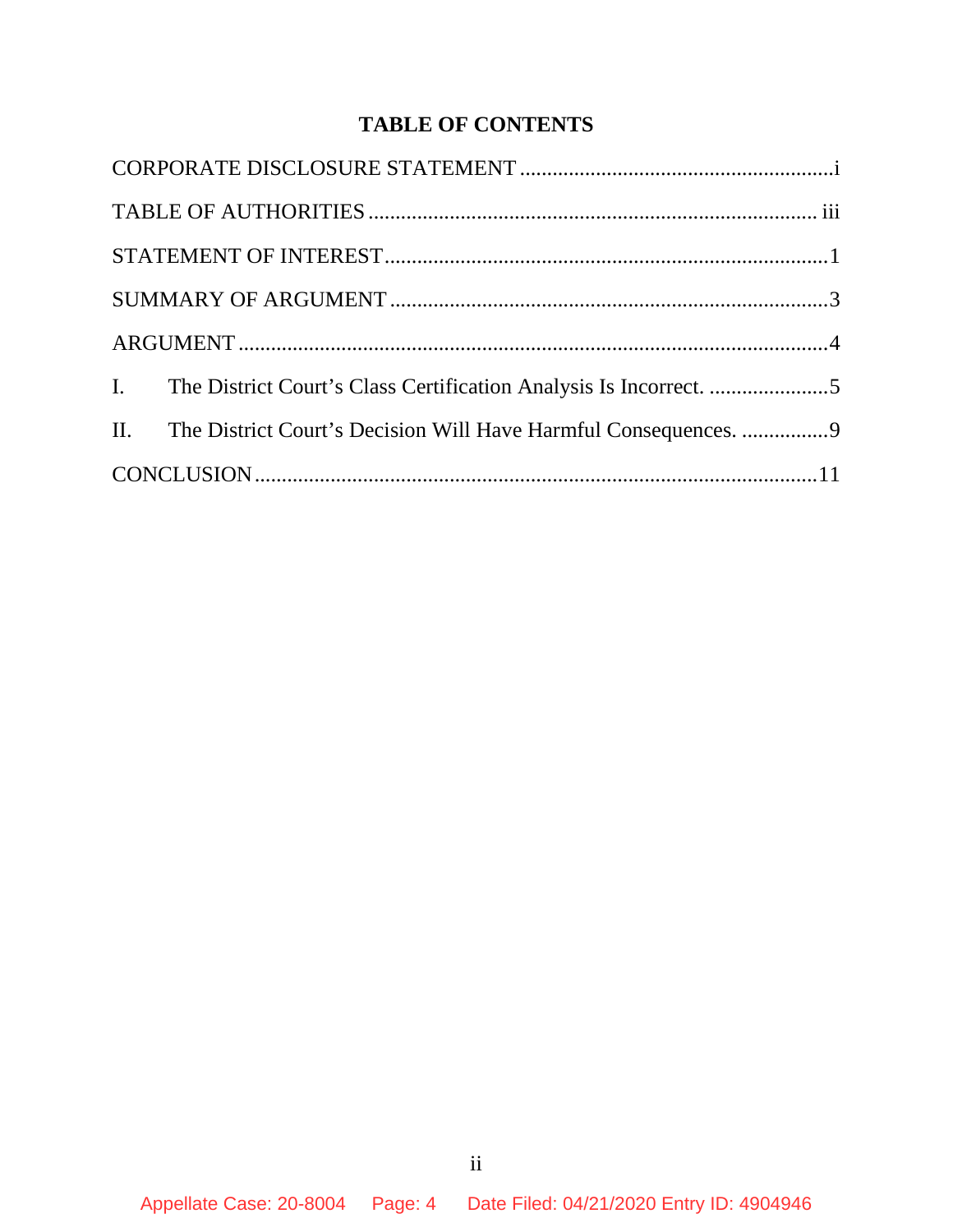# **TABLE OF AUTHORITIES**

| CE Design Ltd. v. King Architectural Metals, Inc., 637 F.3d 721 (7th Cir. |  |  |  |
|---------------------------------------------------------------------------|--|--|--|
|                                                                           |  |  |  |
|                                                                           |  |  |  |
|                                                                           |  |  |  |
|                                                                           |  |  |  |
| <b>STATUTES</b>                                                           |  |  |  |
|                                                                           |  |  |  |
| <b>OTHER AUTHORITIES</b>                                                  |  |  |  |
|                                                                           |  |  |  |
|                                                                           |  |  |  |
|                                                                           |  |  |  |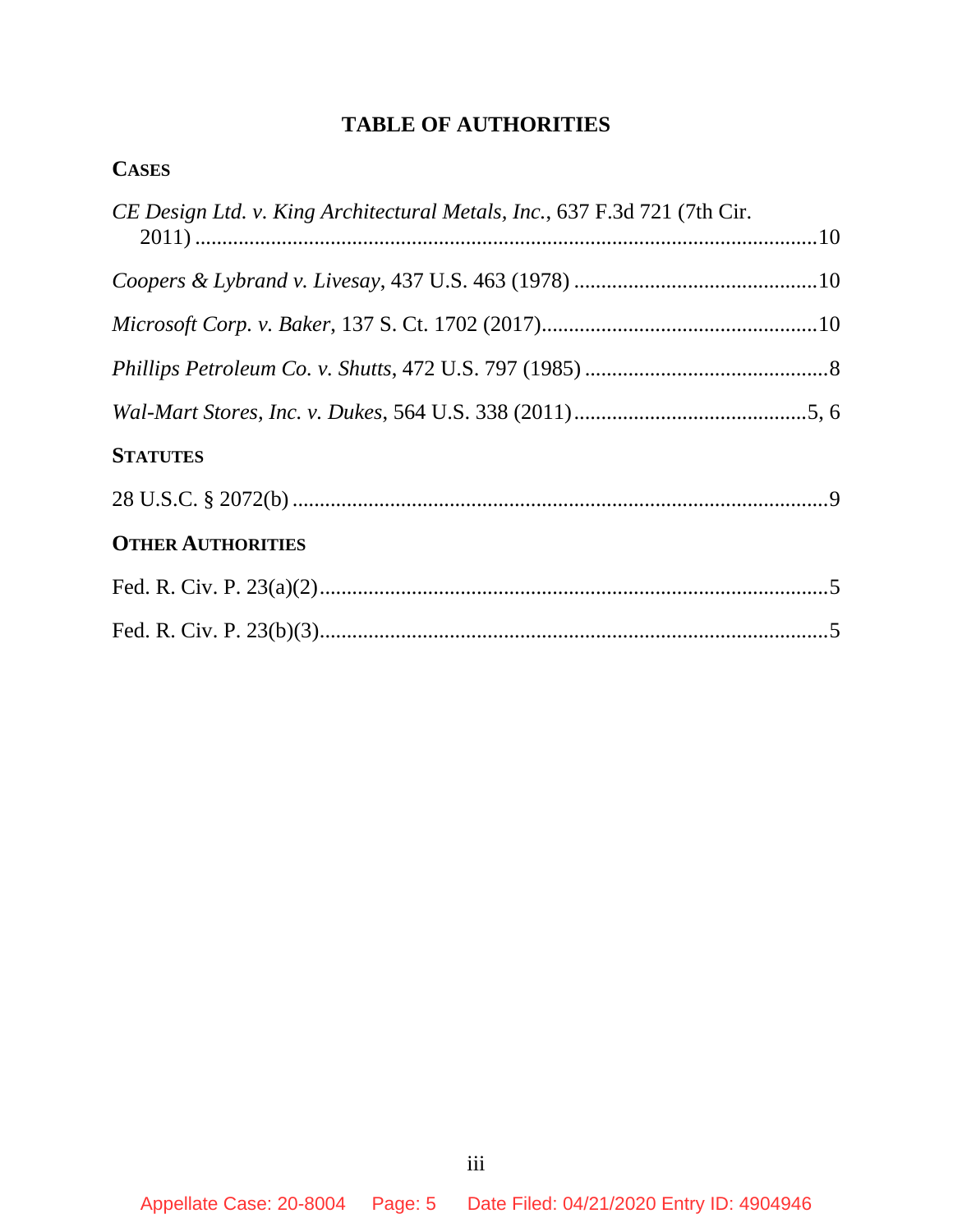All parties consent to the filing of this amicus brief. $<sup>1</sup>$ </sup>

### **STATEMENT OF INTEREST**

The Retail Litigation Center, Inc. (the "RLC") is the only public policy organization dedicated to representing the retail industry in the judiciary. The RLC's members include many of the country's largest and most innovative retailers. They employ millions of workers throughout the United States, provide goods and services to tens of millions of consumers, and account for tens of billions of dollars in annual sales. The RLC seeks to provide courts with retail-industry perspectives on important legal issues impacting its members, and to highlight the potential industry-wide consequences of significant pending cases. Since its founding in 2010, the Retail Litigation Center has participated as an amicus in more than 150 judicial proceedings of importance to retailers.

The Consumer Technology Association (CTA)® represents the U.S. consumer technology industry. CTA's membership is over 2000 American companies—80% of which are small businesses and startups. CTA also owns and produces CES®—the largest and most influential business event in the world.

<sup>1</sup> Pursuant to Federal Rule of Appellate Procedure 29(a)(4)(E), *amici* affirm that no party or counsel for a party authored this brief in whole or in part and that no person other than *amici*, their members, or their counsel has made any monetary contributions intended to fund the preparation or submission of this brief.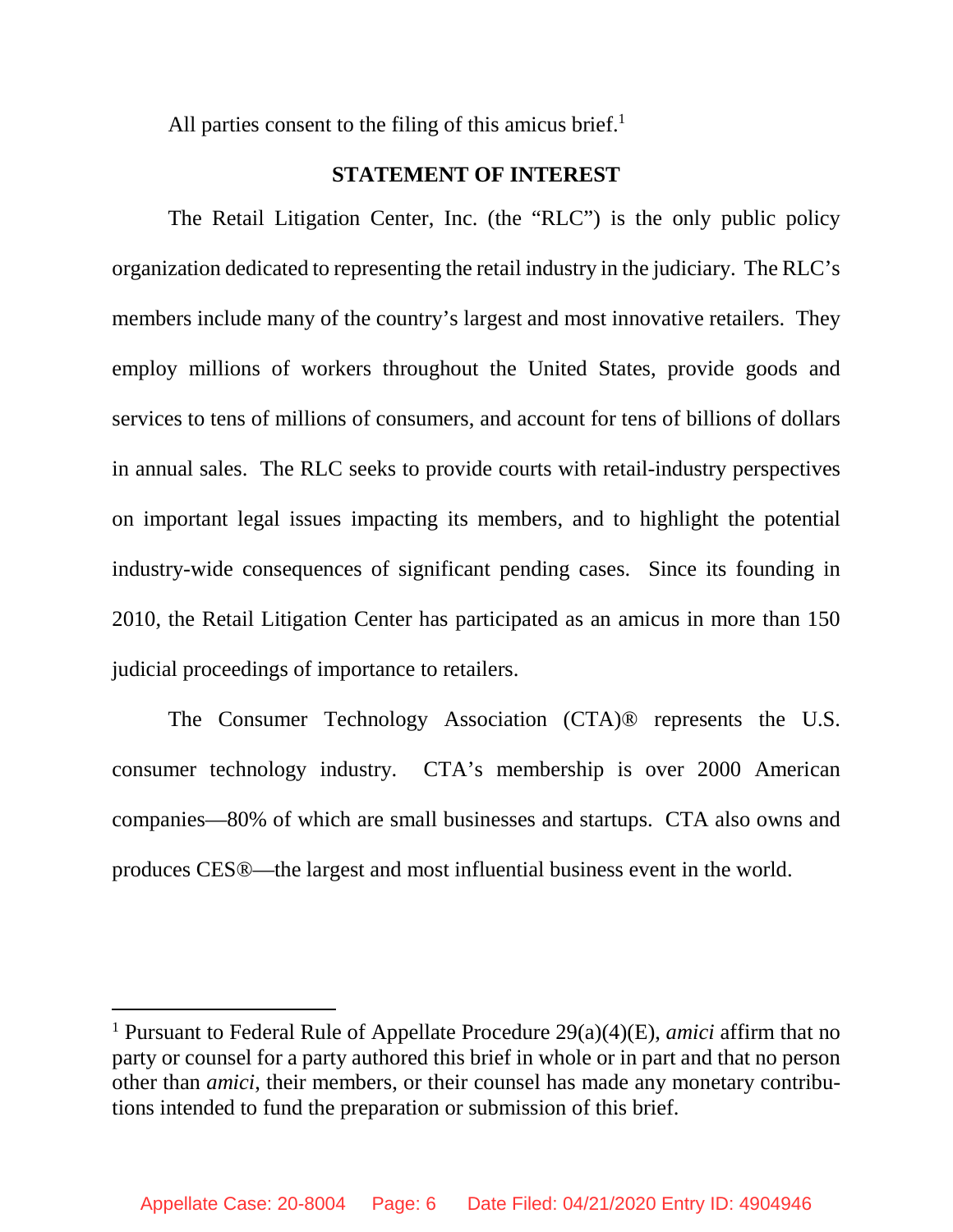The Association of Home Appliance Manufacturers ("AHAM") represents manufacturers of major, portable and floor care home appliances, and suppliers to the industry. AHAM's more than 150 members employ tens of thousands of people in the U.S. and produce more than 95% of the household appliances shipped for sale within the U.S. The factory shipment value of these products is more than \$30 billion annually. The home appliance industry, through its products and innovation, is essential to U.S. consumer lifestyle, health, safety and convenience. Through its technology, employees and productivity, the industry contributes significantly to U.S. jobs and economic security.

The Chamber of Commerce of the United States of America is the world's largest business federation. It represents approximately 300,000 direct members and indirectly represents the interests of more than three million companies and professional organizations of every size, in every industry sector, and from every region of the country. One of the Chamber's most important responsibilities is to represent the interests of its members in matters before the courts, Congress, and the Executive Branch. To that end, the Chamber regularly files *amicus curiae* briefs in cases that raise issues of vital concern to the nation's business community.

Notably, *amici* are submitting this brief during the COVID-19 pandemic. Retailers, factories and global supply chains, including *amici's* members, are all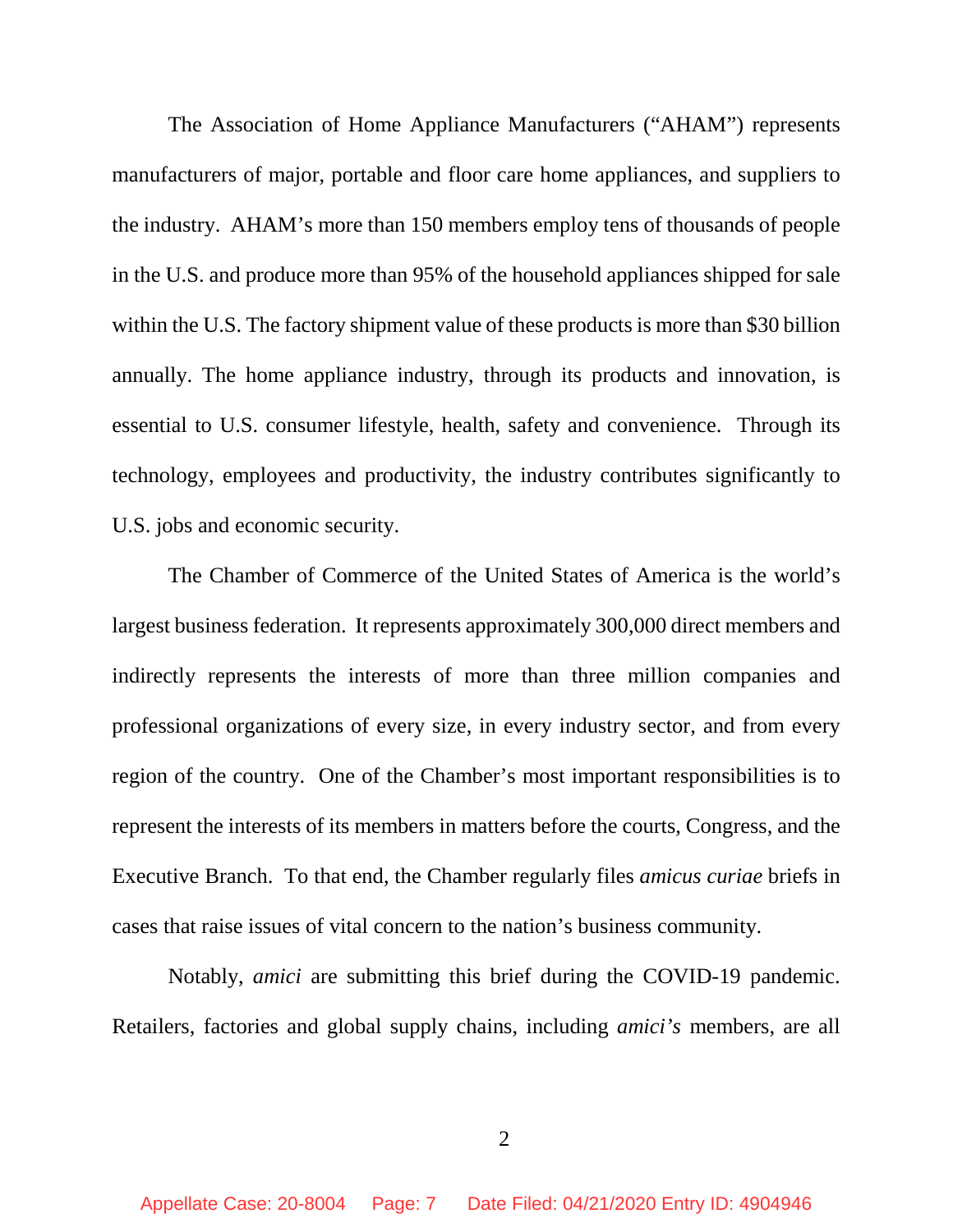experiencing major disruptions as a result of the pandemic and the public health measures that are necessary to curb its spread.

Although *amici* are primarily focused on helping their members deal with the business exigencies presented by this unprecedented crisis, they are also participating in pending litigation that raises issues of greatest importance. Such litigation includes certain class action cases that present the highest concern, given that businesses, including *amici*'s members, are almost always defendants in class action litigation. Moreover, the uncertain nature of the current economy makes many businesses financially vulnerable and therefore even more susceptible to the unfair settlement pressure caused by the improper certification of massive classes. *Amici*'s members—and indirectly the customers, employees, and communities that depend on them—thus have a strong interest in ensuring that the rules governing class certification are applied properly.

#### **SUMMARY OF ARGUMENT**

The Court should grant the Rule 23(f) petition in view of the outsized importance of this case. The District Court certified a national class, in violation of long-established constitutional choice of law principles and settled requirements governing a plaintiff's burden to prove that Rule 23 has been satisfied. By doing so, the District Court issued an engraved invitation for class-action lawyers from across the nation to file lawsuits in the District of Minnesota on behalf of putative multistate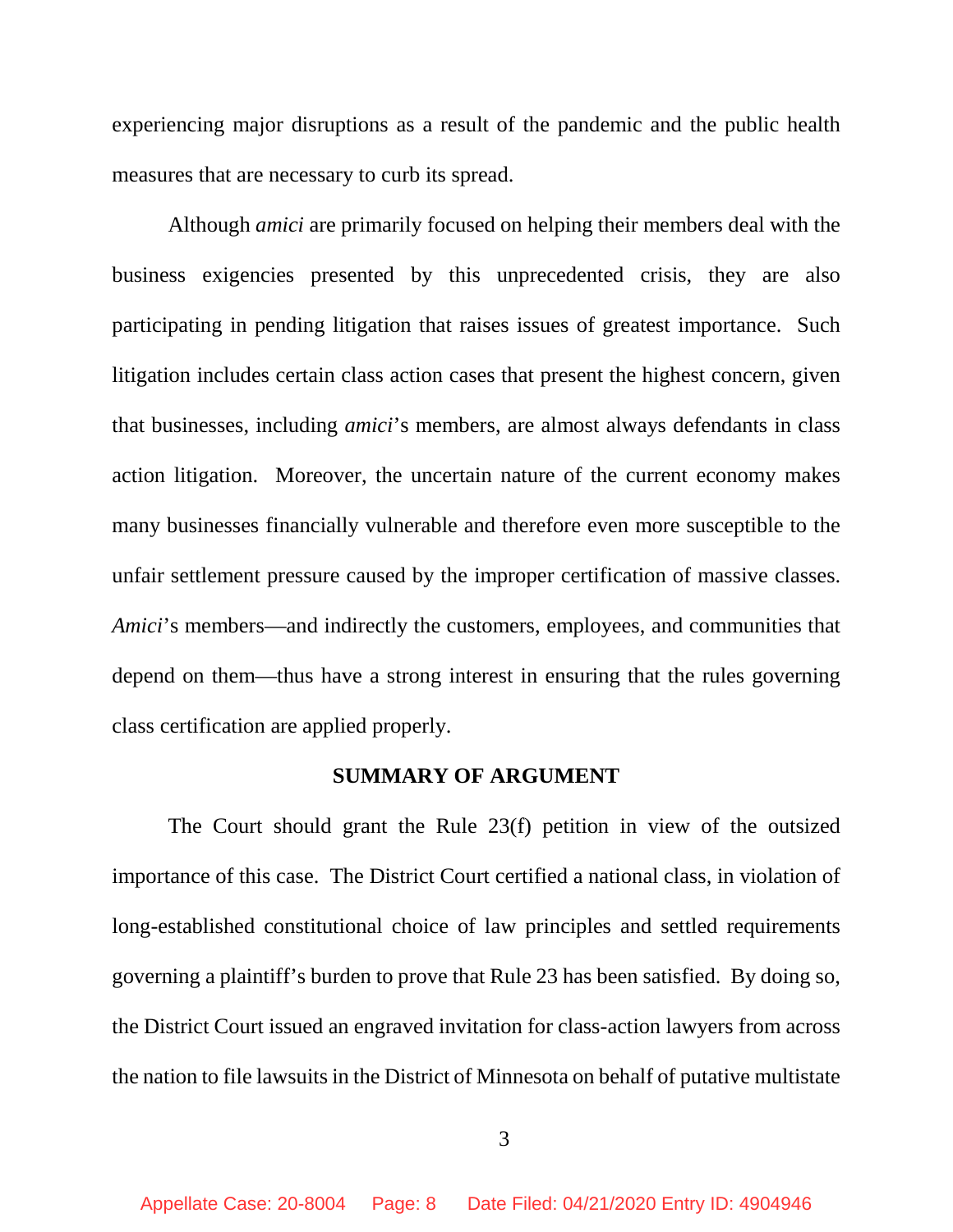classes whose members lack any connection to the forum. The District Court procedurally and substantively weakened the Rule 23 standard for class certification, making it far too easy to certify a class presenting a host of highly individualized issues of fact and law. And the District Court's incorrect choice-of-law ruling ensured that the resultant class—which should never have been certified in the first place—will be far too big. As such, the District Court's decision will put enormous settlement pressure on defendants already reeling from the effects of COVID-19, even when plaintiffs' claims are meritless. This Court should grant the Rule 23(f) petition, reverse the District Court's decision, and ensure that the legal standard for class certification in this circuit aligns with the legal standard nationwide.

#### **ARGUMENT**

As Defendants' Rule 23(f) petition persuasively explains, the District Court's class certification decision contains three serious errors. It applies a choice-of-lawanalysis that defies the precedent of this Court and the Supreme Court; permits plaintiffs to obtain class certification based on allegations rather than evidence; and strips defendants of their right to argue that class members did not rely on their purportedly fraudulent statements. The District Court's decision will cause significant harm to *amici*'s members and should be reversed.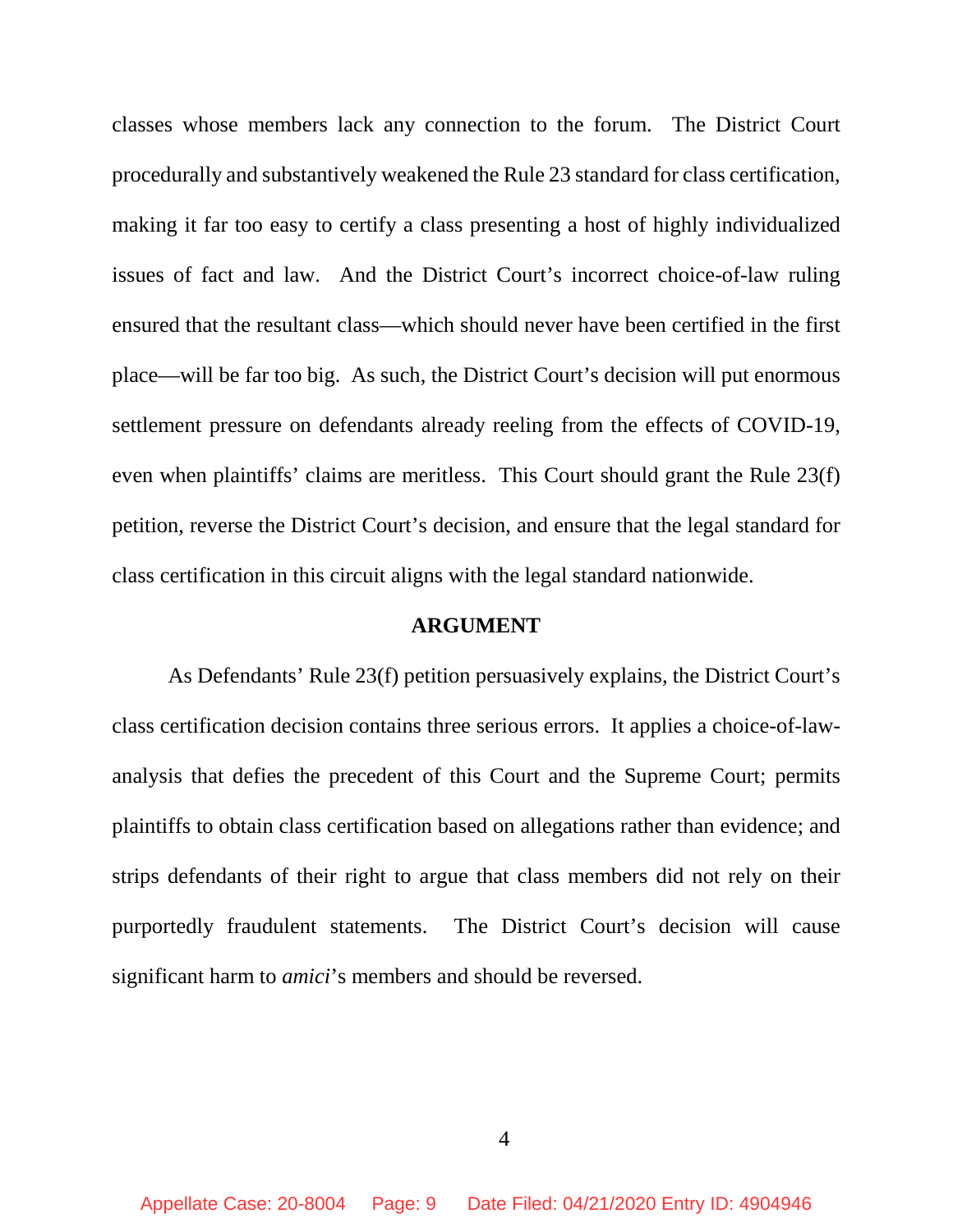#### **I. The District Court's Class Certification Analysis Is Incorrect.**

The District Court ruled that it was bound at class certification to accept the truth of plaintiffs' allegations, and disregarded the defendants' evidence establishing individualized issues of fact and law. By doing so, the District Court weakened the legal standard for class certification, both substantively and procedurally. Under the District Court's legal standard, a class-action lawyer can obtain class certification in virtually every consumer class action merely through artful pleading.

To obtain class certification, a plaintiff bears the burden of proving that all requirements of Rule 23 are satisfied, including—among others—that "there are questions of law or fact common to the class." Fed. R. Civ. P. 23(a)(2). To certify a damages class, the plaintiff bears the additional burden of showing, among other things, that "questions of law or fact common to class members predominate over any questions affecting only individual members." Fed. R. Civ. P. 23(b)(3).

Making this showing is difficult both procedurally and substantively—which is as it should be, given the high stakes of class certification. It is difficult procedurally because plaintiffs must *prove*—not only plead—that Rule 23's requirements are satisfied: "Rule 23 does not set forth a mere pleading standard. A party seeking class certification must affirmatively demonstrate his compliance with the Rule—that is, he must be prepared to prove that there are *in fact* sufficiently numerous parties, common questions of law or fact, etc." *Wal-Mart Stores, Inc. v.* 

5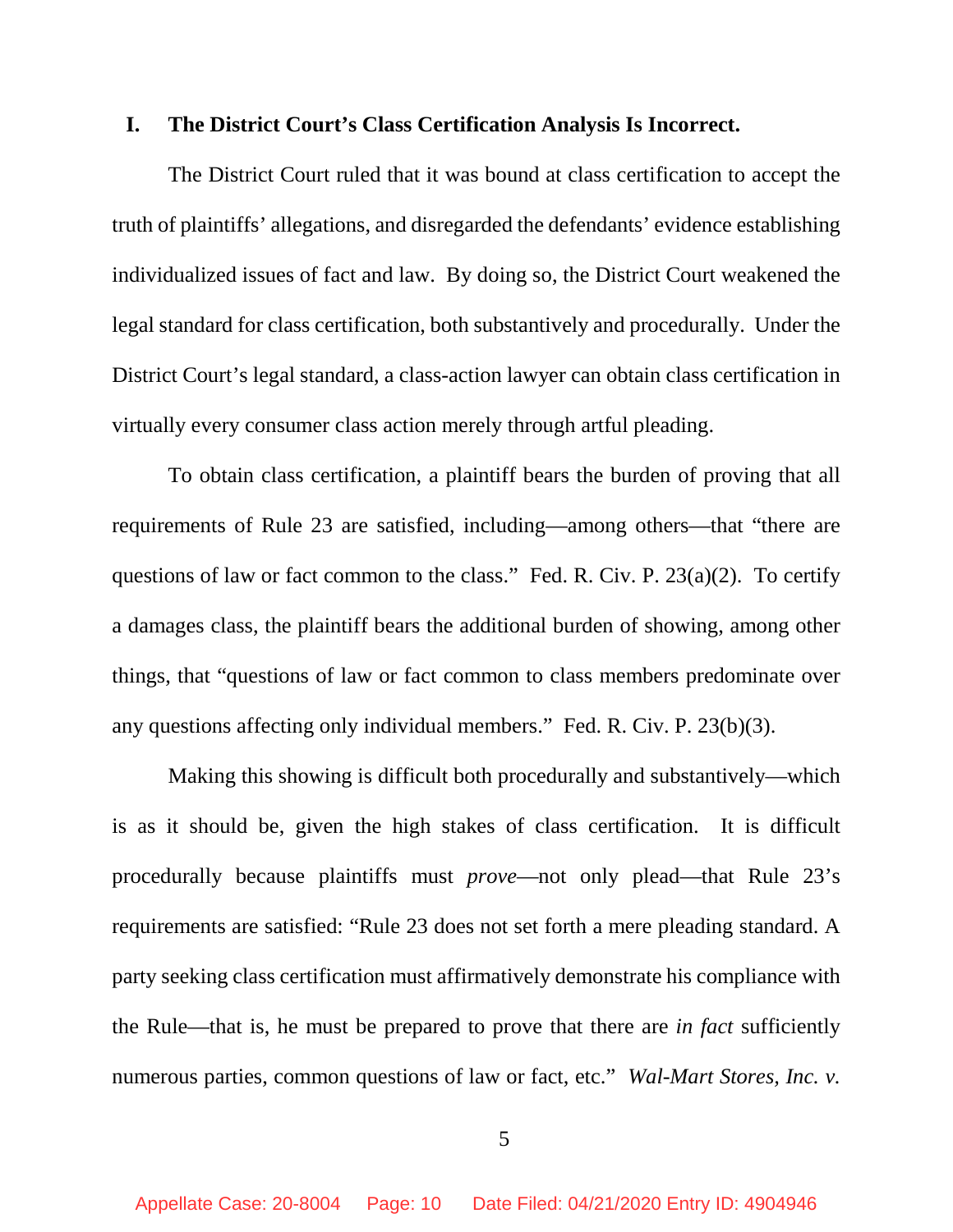*Dukes*, 564 U.S. 338, 350 (2011). Plaintiffs bear that burden even if proving class certification entails proving all or most of their underlying merits case: "Frequently that 'rigorous analysis' will entail some overlap with the merits of the plaintiff's underlying claim. That cannot be helped." *Id.* at 351

It is difficult substantively because plaintiffs must prove not only that common questions *exist*, but that they *predominate*. That requirement has particular bite in the context of consumer class actions like the one at issue here. In such cases, class counsel is almost always able to come up with *some* question common to the class under Rule 23(a)(2), such as whether a particular statement by the defendant was false, or whether the defendant had a particular mental state. But it is more difficult to show that common questions *predominate*. Consumer fraud lawsuits will frequently present highly individualized issues, such as whether particular consumers relied on allegedly fraudulent statements. The presence of those issues may preclude a showing of predominance, even if class counsel can satisfy the threshold requirement of showing a question common to the class.

The District Court's decision fails to follow both the procedural requirements and the substantive requirements of Rule 23. As the Rule 23(f) petition recounts, the District Court certified the class based solely on Plaintiffs' *allegations* that there were questions common to the class, in direct contravention of Supreme Court precedent establishing that allegations are insufficient at the class certification stage.

6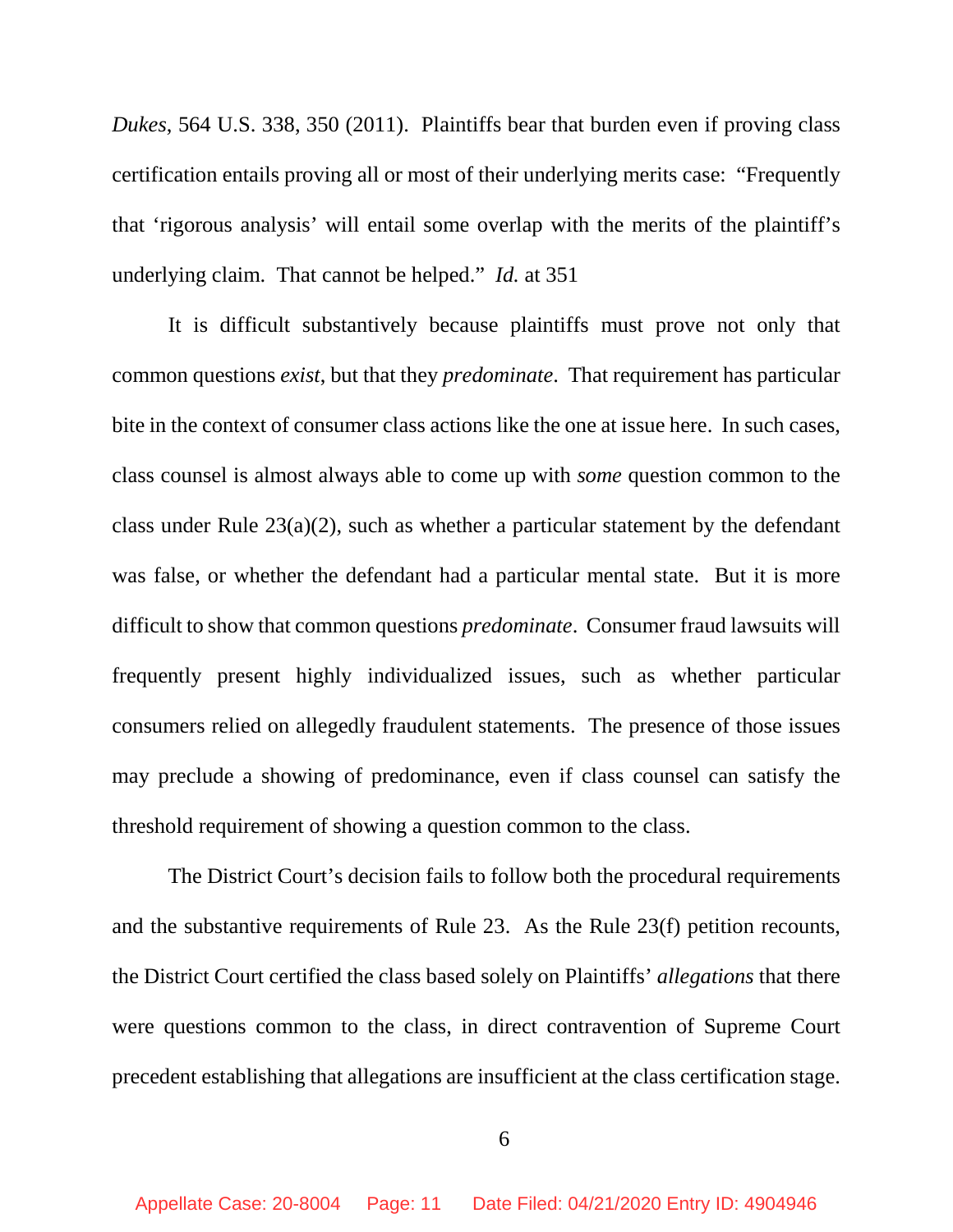Pet. 15-19. That procedural error was compounded by a second, substantive error. As a matter of common sense, some—probably most—class members do not understand the concept of a "refresh rate," let alone buy a television on the basis of statements about a "refresh rate." Whether any class member did rely on any such statements is an individualized inquiry that should have foreclosed class certification. Yet the District Court nonetheless certified the class, on the basis of its incorrect view that the defendants could be liable to a class member even if the class member did not rely on the allegedly fraudulent statements. Pet. 19-23.

The effect of the District Court's two legal errors is that sophisticated class counsel can obtain class certification in virtually any consumer class action merely by drafting a properly-written complaint. Class counsel merely has to allege all class members bought the same item that was advertised in a particular way. They do not have to *prove* these allegations to obtain class certification; nor do they even have to *allege* that all class members relied on the allegedly false advertising. This is far too weak a standard for class certification.

Making matters worse, not only did the District Court err in certifying the class at all, but the class it did certify was far too big. The District Court concluded that anyone who bought a television anywhere in the country could assert a claim under Minnesota or New Jersey law. As the petition explains, that ruling is clearly wrong. Pet. 8-15. Contrary to the District Court's reasoning, the mere fact that a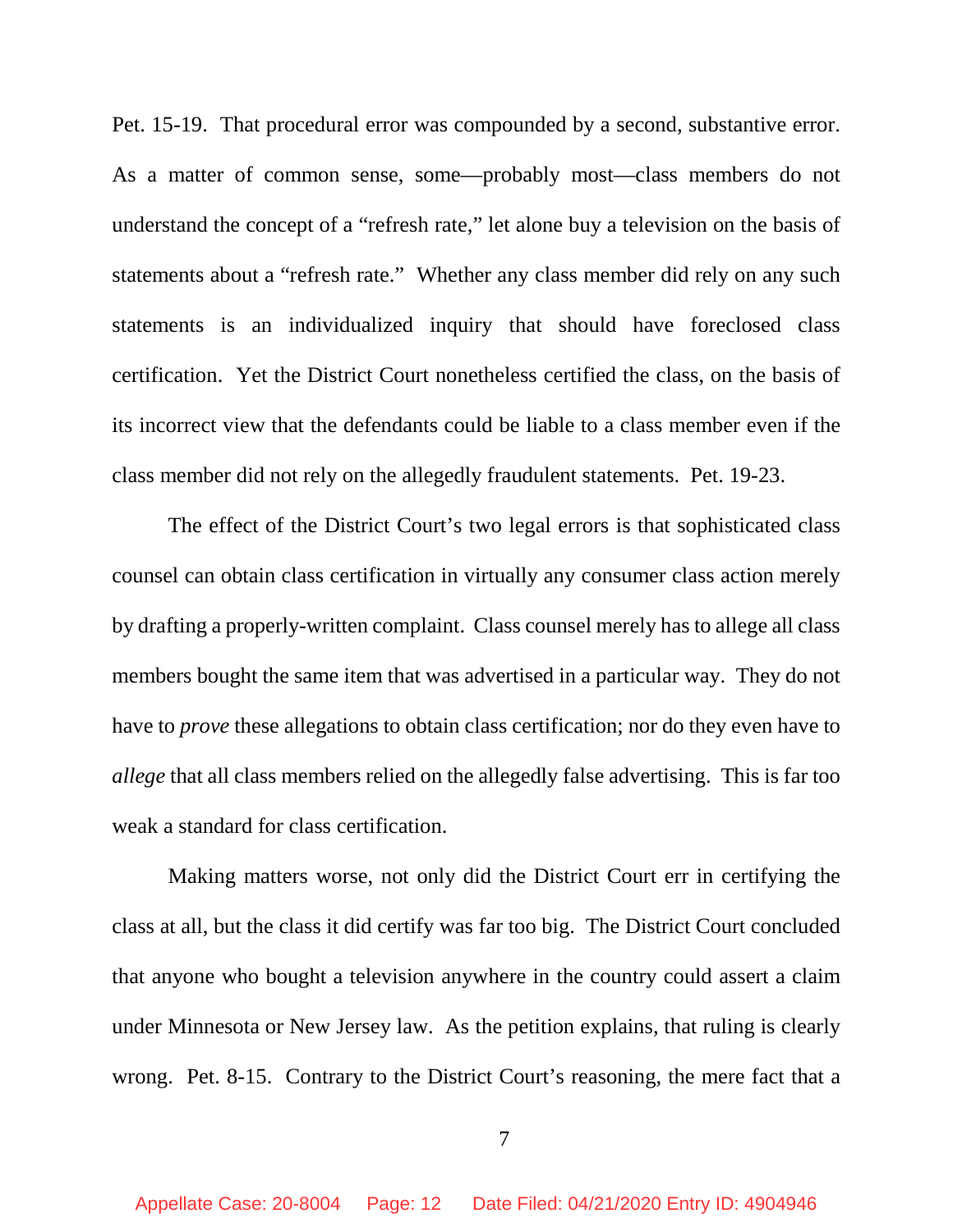court may have personal jurisdiction over the parties does not establish that it is constitutional to apply a particular state's law. Rather, the state must have "a 'significant contact or significant aggregation of contacts' to the claims asserted by each member of the plaintiff class." *Phillips Petroleum Co. v. Shutts*, 472 U.S. 797, 821 (1985) (quoting *Allstate Ins. Co. v. Hague*, 449 U.S. 302, 312-313 (1981)).

A court must conduct an individualized choice-of-law analysis for every putative class member—and that analysis will inevitably differ for different putative class members. As the District Court recognized, one factor in choice-of-law analysis is the parties' expectations. Add. 21, 26. In its analysis of that factor, the District Court asserted: "[T]o the extent that a consumer contemplated potential choice-of-law issues when purchasing a television—a generous assumption—they likely thought that either the law of the state of purchase, the law of Minnesota, where Best Buy is headquartered, or perhaps the law of New Jersey, where LG is headquartered would apply." Add. 22. That analysis was incorrect. The District Court should not have addressed what a generic "consumer" would "likely" have "thought," but what specific consumers actually did think. Because that analysis differs from consumer to consumer, common issues do not predominate and out-ofstate plaintiffs should not be in the class.

The District Court's decision also violates the Rules Enabling Act. The Rules Enabling Act bars courts from using the class-action device in a way that would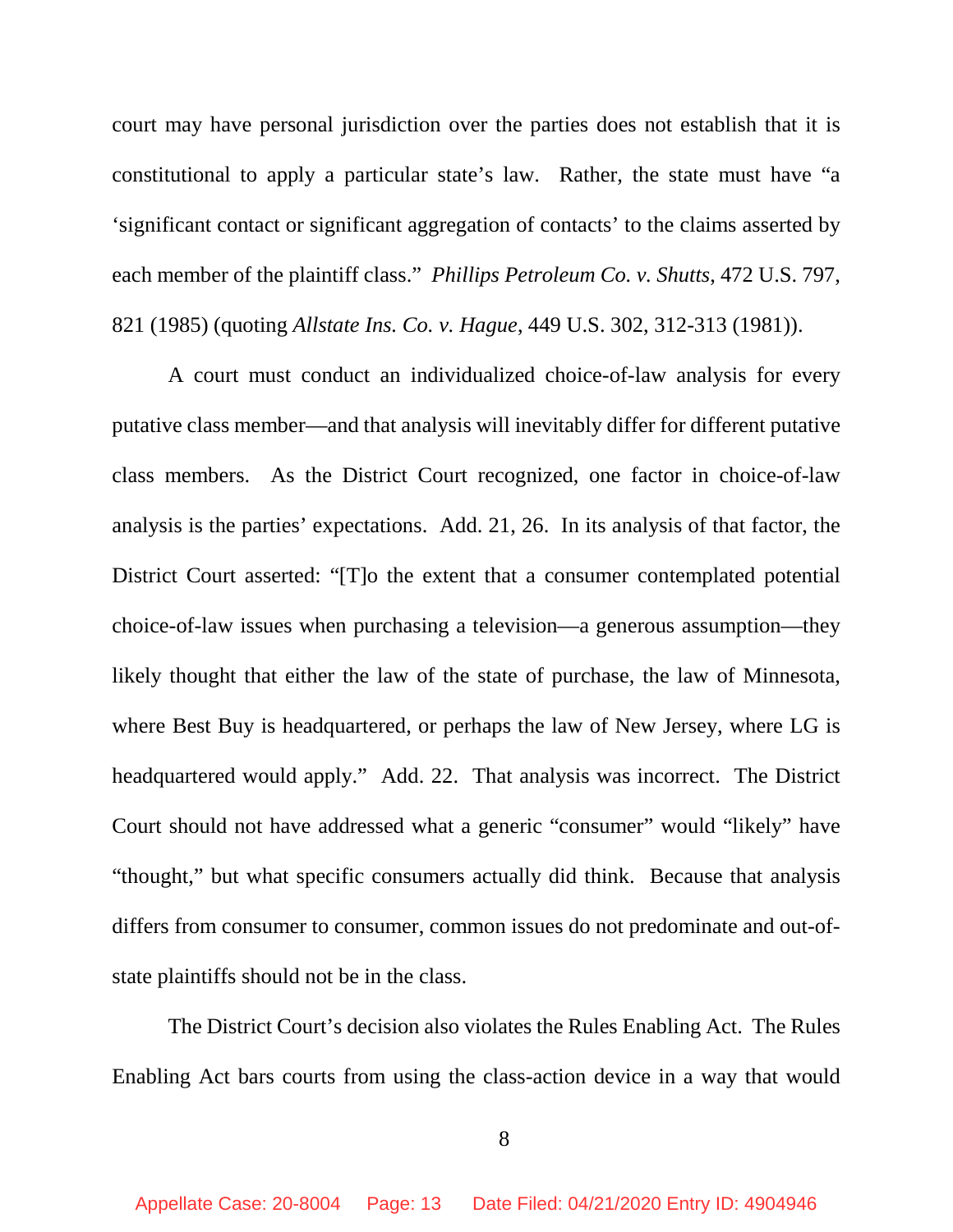"abridge … any substantive right" of any party. 28 U.S.C. § 2072(b). If class members had brought individual lawsuits, then the defendants could have made individualized arguments that the applicable law for a particular plaintiff was a different state's law—and asserted a defense to liability based on that state's law. But the District Court eschewed that analysis, instead focusing on speculation about a generic consumer. As a result, the District Court certified a class composed of consumers from all 50 states—without regard to the expectations of any, let alone all, class members.

In sum, this class should not have been certified at all—even as to Minnesota or New Jersey residents. Yet as a result of the District Court's multiple legal errors, the District Court certified a *nationwide* class on the question whether the defendants' alleged statements about "refresh rates" violated Minnesota or New Jersey law. Remarkably, that class that includes consumers who have no idea that their television purchases had any connection to Minnesota or New Jersey and who have no idea what a "refresh rate" means.

#### **II. The District Court's Decision Will Have Harmful Consequences.**

The District Court's decision will cause substantial harm to Minnesota corporations and parties that do business with them. Henceforth, plaintiffs nationwide who have any claim against a company that makes or sells consumer products that is incorporated in, or has its principal place of business in, Minnesota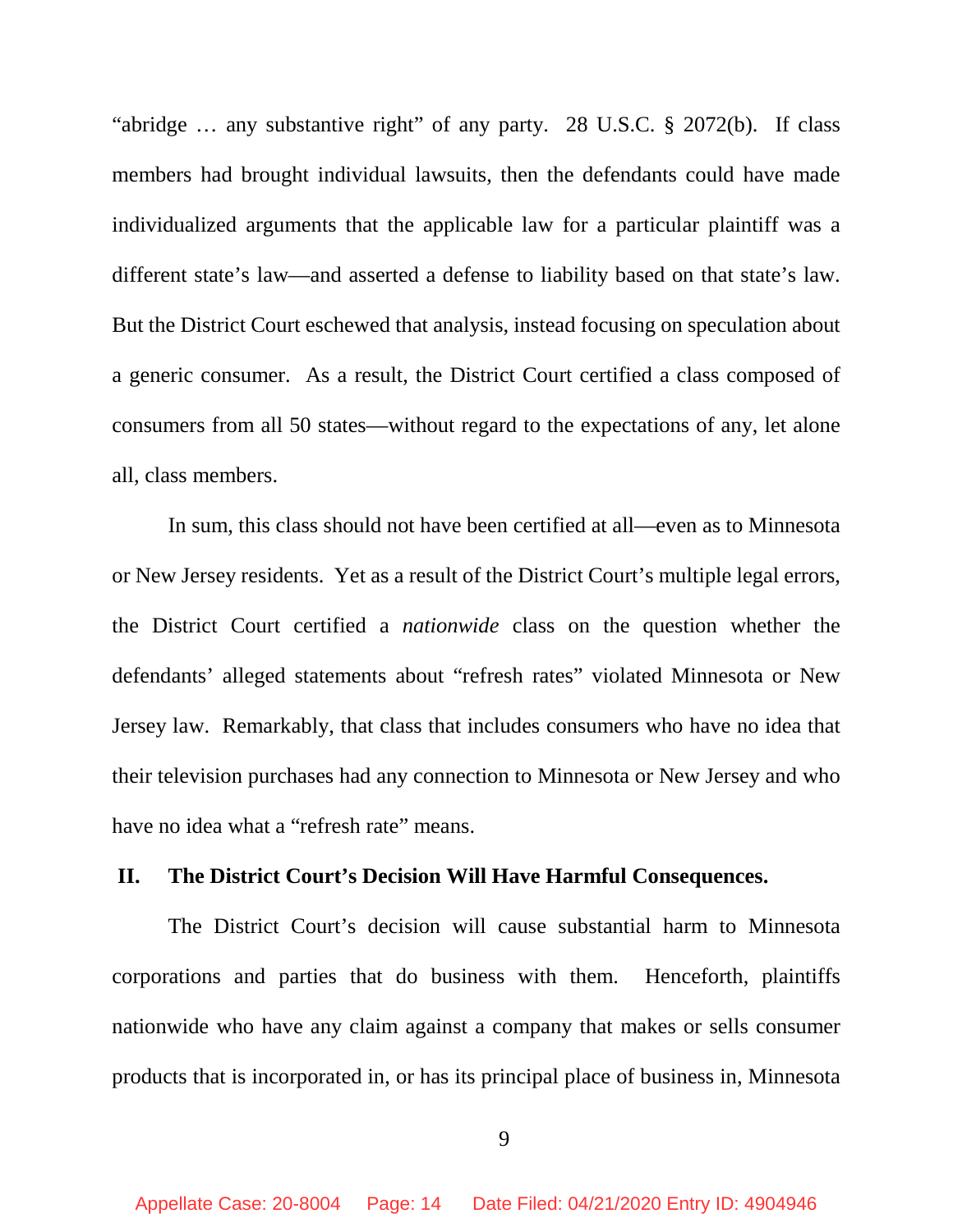will flock to the District of Minnesota to file suit. Under the District Court's reasoning, classes will be certified merely based on the allegation that multiple putative class members bought the same item that was the subject of purportedly false advertising—regardless of whether those allegations are proved, and regardless of whether the plaintiffs relied on that advertising. Worse yet, *nationwide* classes will be certified, thus obviating the need for plaintiffs to prove their claims under the laws of their home states.

If that outcome transpires, defendants will inevitably be forced to settle weak claims. It is well known that when a class is certified, a defendant may be "coerce[d] ... into settling on highly disadvantageous terms regardless of the merits of the suit." *CE Design Ltd. v. King Architectural Metals, Inc.*, 637 F.3d 721, 723 (7th Cir. 2011). Class certification "may so increase the defendant's potential damages liability and litigation costs that he may find it economically prudent to settle and to abandon a meritorious defense." *Coopers & Lybrand v. Livesay*, 437 U.S. 463, 476 (1978); *accord Microsoft Corp. v. Baker*, 137 S. Ct. 1702, 1715 (2017) (noting that "an order granting [class] certification may force a defendant to settle rather than run the risk of potentially ruinous liability" (quotation marks, ellipses, and brackets omitted)).

This problem is worse when, as here, nationwide classes are certified. The larger the class, the larger the potential judgment. Thus, even for *very* weak claims, the value of a judgment involving a nationwide class can be so staggering that a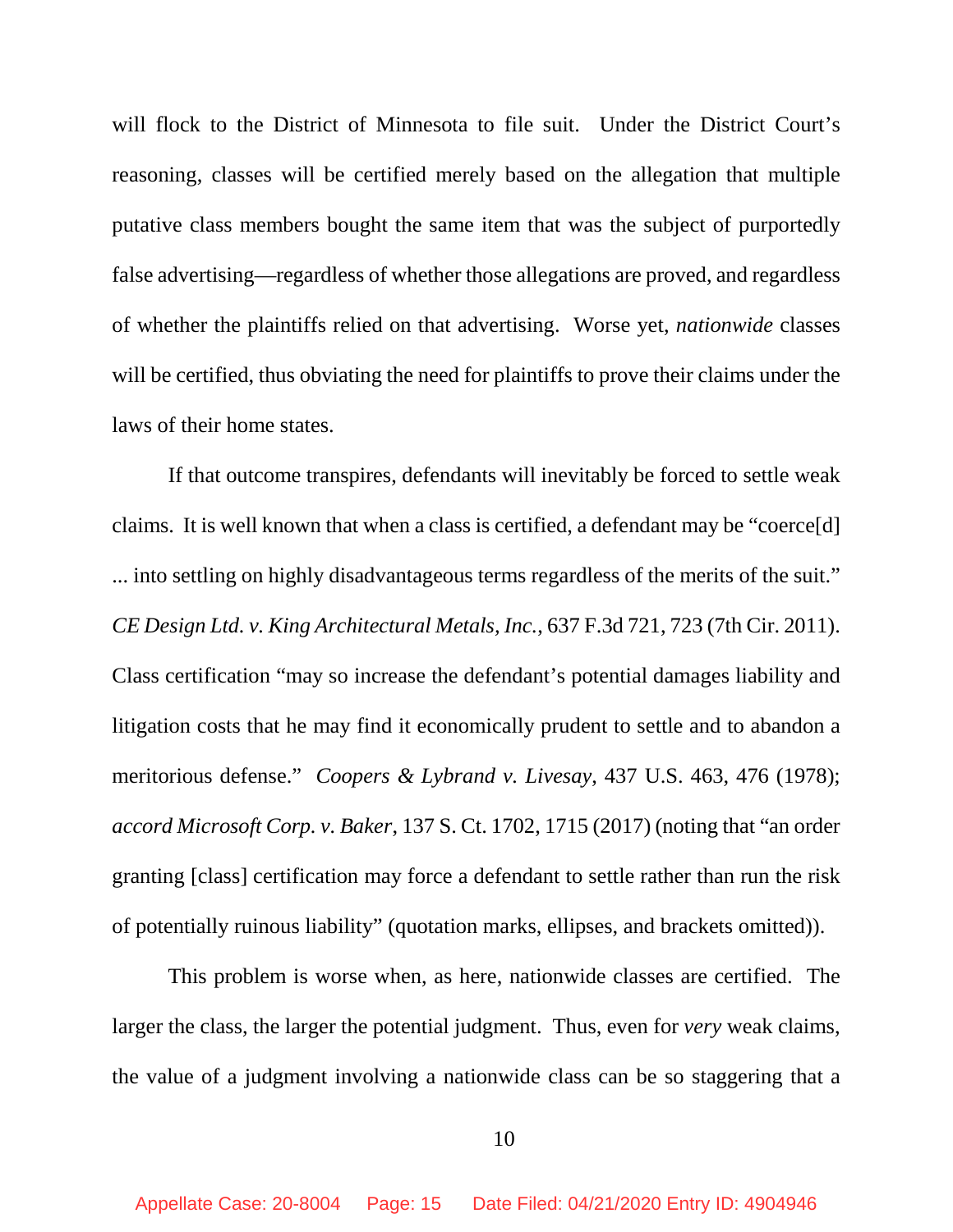defendant will be forced to settle. And the problem is yet worse when a defendant faces financial struggles. A financially stable company may be willing to defend against an abusive class action despite the small risk of an adverse judgment, so as to avoid the risk of copycat class actions. But a financially struggling company may not be willing to face the risk of a judgment that could force it into bankruptcy.

In the current environment, where so many of *amici*'s members and other companies face financial hardship, the District Court's decision creates a perfect storm—it weakens the standard for class certification at a time when businesses are least able to defend against a class action suit after the class is certified. The Court should grant review and reverse this harmful decision.

### **CONCLUSION**

This Court should grant the Rule 23(f) petition.

Dated: April 20, 2020 Respectfully Submitted,

Deborah R. White RETAIL LITIGATION CENTER, INC. 99 M Street, SE Suite 700 Washington, DC 20003

/s/ Adam G. Unikowsky

Adam G. Unikowsky JENNER & BLOCK LLP 1099 New York Ave. NW Suite 900 Washington, DC 20001 (202) 639-6000 aunikowsky@jenner.com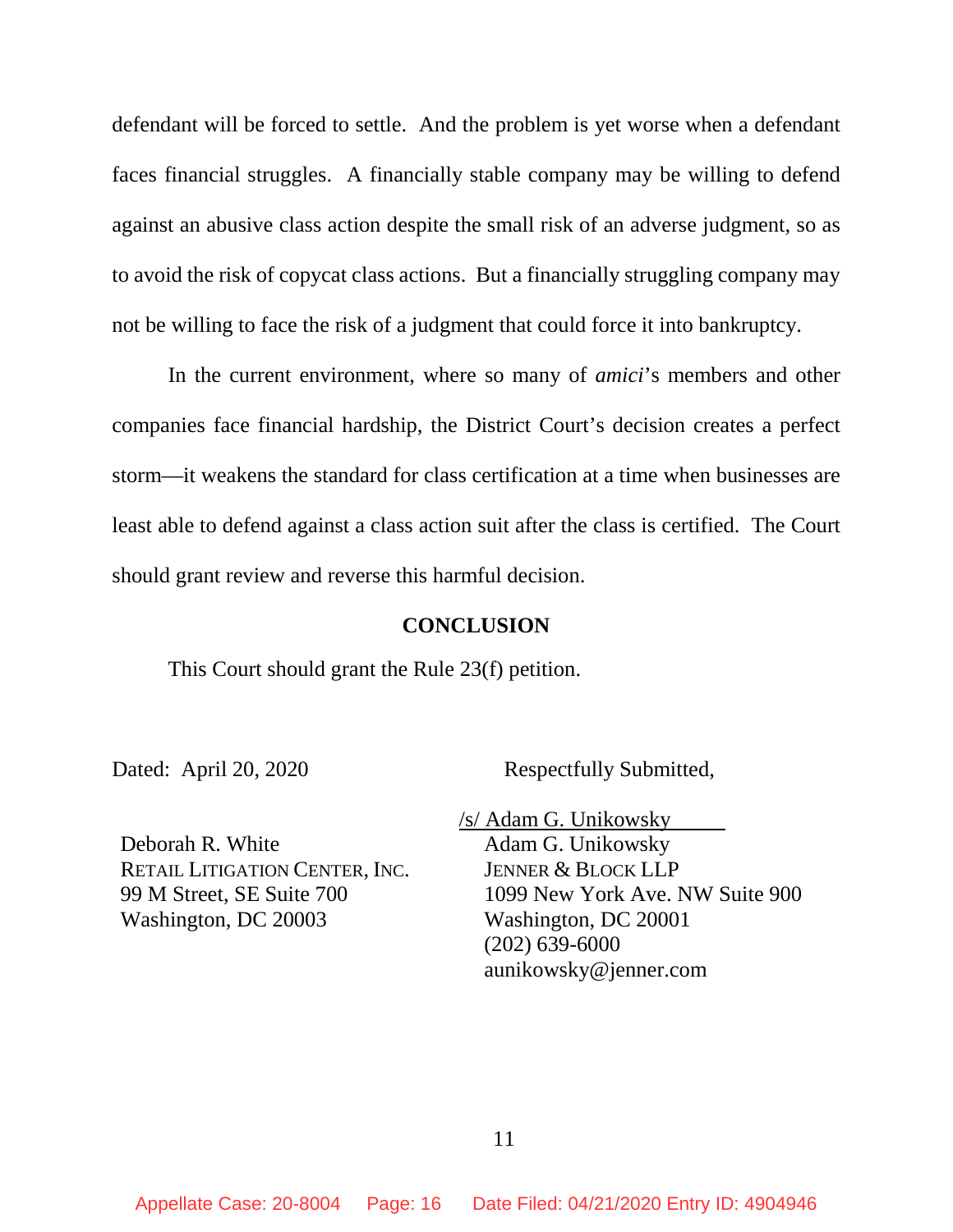Kevin McGinty MINTZ, LEVIN, COHN, FERRIS, GLOVSKY AND POPEO, P.C. One Financial Center Boston, MA 02111 *Counsel for Association of Home Appliance Manufacturers*

Chuck Samuels MINTZ, LEVIN, COHN, FERRIS, GLOVSKY AND POPEO, P.C. 701 Pennsylvania NW #900 Washington D.C. 20004 *Counsel for Association of Home Appliance Manufacturers* 

Steven P. Lehotsky Jonathan Urick U.S. CHAMBER LITIGATION CENTER 1615 H St., NW Washington, DC 20062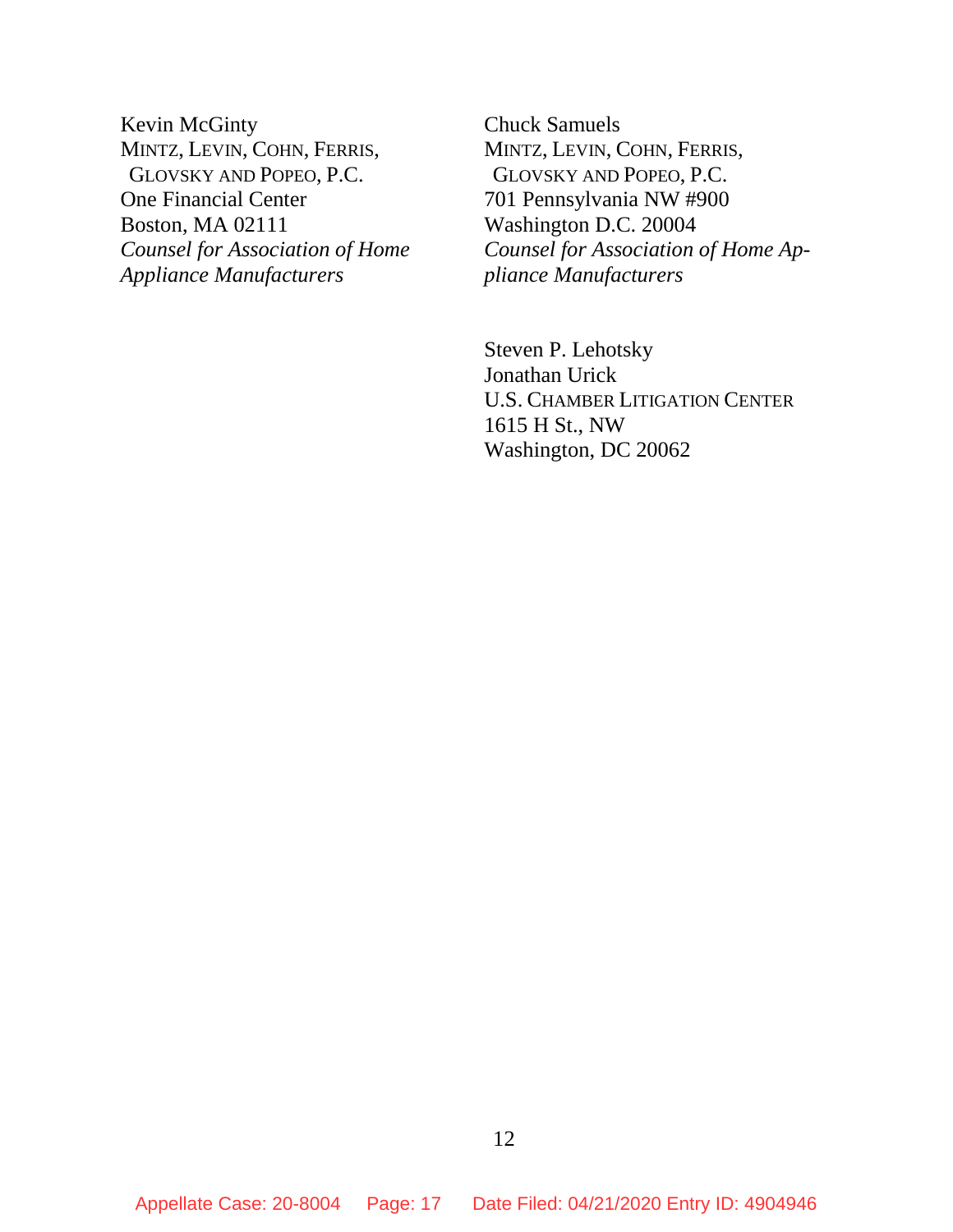#### **CERTIFICATE OF COMPLIANCE**

Pursuant to Federal Rules of Appellate Procedure 29(a)(4) and 32(g), and Local Rule 31.1(c) and 28.3(d), the undersigned counsel for *amici curiae* certifies as follows:

1. I am a member of the bar of this Court.

2. This brief complies with the type-volume limitation of Rule 29(a)(5) because the brief contains 2,506 words, excluding the parts of the brief exempted by Rule 32(f).

3. This brief complies with the typeface requirements of Rule  $32(a)(5)$  and the type style requirements of Rule  $32(a)(6)$  because the brief was prepared in a proportionally spaced typeface using Microsoft Word 2013 in 14-point Times New Roman font.

4. A virus detection program, Microsoft Security Essentials, has been run on the file and no virus was detected.

I understand that a material misrepresentation may result in the Court's striking the brief and imposing sanctions. If the Court so desires, I will provide an electronic version of the brief and/or copy of the work or line print-out.

Dated: April 20, 2020 Respectfully Submitted,

*/s/ Adam G. Unikowsky*